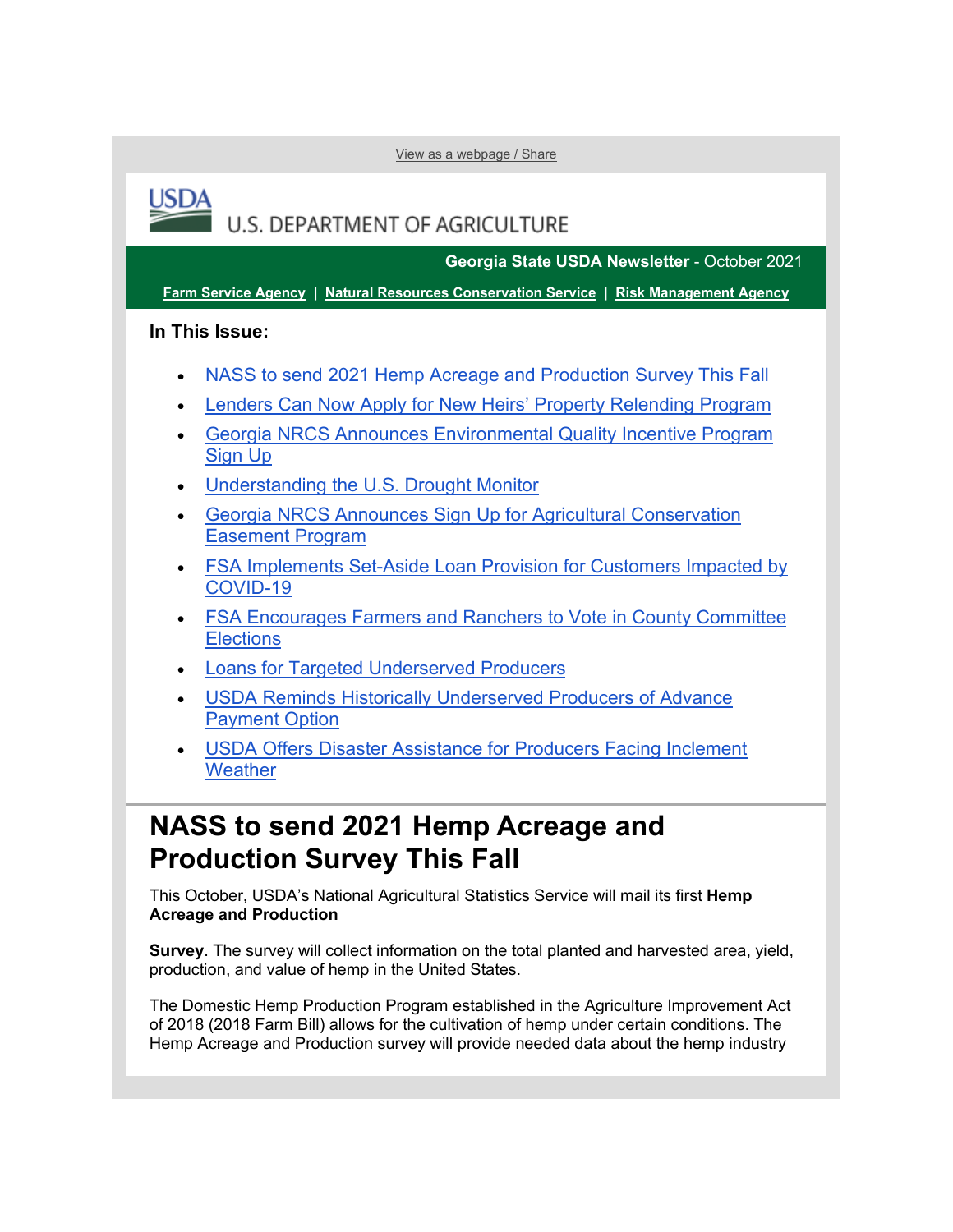to assist producers, regulatory agencies, state governments, processors, and other key industry entities.

Producers may complete the survey online at [agcounts.usda.gov](https://lnks.gd/l/eyJhbGciOiJIUzI1NiJ9.eyJidWxsZXRpbl9saW5rX2lkIjoxMDQsInVyaSI6ImJwMjpjbGljayIsImJ1bGxldGluX2lkIjoiMjAyMTEwMTMuNDczMDM1OTEiLCJ1cmwiOiJodHRwczovL2djYzAyLnNhZmVsaW5rcy5wcm90ZWN0aW9uLm91dGxvb2suY29tLz9kYXRhPTA0JTdDMDElN0MlN0MwOTk2ZDNlZDcyMTA0YjI4ZWUyNzA4ZDk2YmJjNTljNiU3Q2VkNWIzNmU3MDFlZTRlYmM4NjdlZTAzY2ZhMGQ0Njk3JTdDMCU3QzAlN0M2Mzc2NTkyNzg5NzQwMzczMDclN0NVbmtub3duJTdDVFdGcGJHWnNiM2Q4ZXlKV0lqb2lNQzR3TGpBd01EQWlMQ0pRSWpvaVYybHVNeklpTENKQlRpSTZJazFoYVd3aUxDSlhWQ0k2TW4wJTNEJTdDMTAwMCZyZXNlcnZlZD0wJnNkYXRhPTEwWHhjWGlZQ1A3MDhzYmIlMkZVSnh5Z3pCVTI0JTJGYzFnT2twSU16SEhzTHdnJTNEJnVybD1odHRwcyUzQSUyRiUyRnd3dy5hZ2NvdW50cy51c2RhLmdvdiUyRnN0YXRpYyUyRmNhd2klMkZsYXlvdXRzJTJGY2F3aSUyRmJyZWV6ZSUyRmluZGV4Lmh0bWwlM0Z1dG1fbWVkaXVtJTNEZW1haWwlMjZ1dG1fc291cmNlJTNEZ292ZGVsaXZlcnkmdXRtX21lZGl1bT1lbWFpbCZ1dG1fc291cmNlPWdvdmRlbGl2ZXJ5In0.TOdPiS57aSRWxlc-TbXLvO_JH30gyv2SeVNRcdc_4MA/s/1512326346/br/113848670202-l) or they may complete and return the survey by mail using the return envelope provided.

Learn more about the survey at **[nass.usda.gov/go/hemp](https://lnks.gd/l/eyJhbGciOiJIUzI1NiJ9.eyJidWxsZXRpbl9saW5rX2lkIjoxMDUsInVyaSI6ImJwMjpjbGljayIsImJ1bGxldGluX2lkIjoiMjAyMTEwMTMuNDczMDM1OTEiLCJ1cmwiOiJodHRwczovL2djYzAyLnNhZmVsaW5rcy5wcm90ZWN0aW9uLm91dGxvb2suY29tLz9kYXRhPTA0JTdDMDElN0MlN0MwOTk2ZDNlZDcyMTA0YjI4ZWUyNzA4ZDk2YmJjNTljNiU3Q2VkNWIzNmU3MDFlZTRlYmM4NjdlZTAzY2ZhMGQ0Njk3JTdDMCU3QzAlN0M2Mzc2NTkyNzg5NzQwMzczMDclN0NVbmtub3duJTdDVFdGcGJHWnNiM2Q4ZXlKV0lqb2lNQzR3TGpBd01EQWlMQ0pRSWpvaVYybHVNeklpTENKQlRpSTZJazFoYVd3aUxDSlhWQ0k2TW4wJTNEJTdDMTAwMCZyZXNlcnZlZD0wJnNkYXRhPUVYOVpKUEFNJTJCeTlOUjZlRU10ekdtVjhvS2wzVEt0V01VZ2NNRWdNMmRodyUzRCZ1cmw9aHR0cHMlM0ElMkYlMkZ3d3cubmFzcy51c2RhLmdvdiUyRmdvJTJGaGVtcCUzRnV0bV9tZWRpdW0lM0RlbWFpbCUyNnV0bV9zb3VyY2UlM0Rnb3ZkZWxpdmVyeSZ1dG1fbWVkaXVtPWVtYWlsJnV0bV9zb3VyY2U9Z292ZGVsaXZlcnkifQ.t3InheWZR6fxCiRKFz6riTBDPEoOqboDsussvVb3sNA/s/1512326346/br/113848670202-l)**.

# <span id="page-1-0"></span>**Lenders Can Now Apply for New Heirs' Property Relending Program**

**Lenders Can Now Apply for New Heirs' Property Relending Program**

Intermediary lenders can now apply for loans through the new Heirs' Property Relending Program (HPRP). The U.S. Department of Agriculture (USDA) is accepting applications today through October 29, 2021, and cooperatives, credit unions and nonprofit organizations are encouraged to apply for these competitive loans, which ultimately will help agricultural producers and landowners resolve heirs' land ownership and succession issues.

Through HPRP, FSA loans up to \$5 million at a 1% interest rate to eligible lenders. Then, those eligible lenders will reloan funds to heirs to help resolve title issues by financing the purchase or consolidation of property interests and financing costs associated with a succession plan.

#### **How to Apply**

Intermediary lenders should apply by the October 29, 2021 deadline using the [HPRP](https://lnks.gd/l/eyJhbGciOiJIUzI1NiJ9.eyJidWxsZXRpbl9saW5rX2lkIjoxMDYsInVyaSI6ImJwMjpjbGljayIsImJ1bGxldGluX2lkIjoiMjAyMTEwMTMuNDczMDM1OTEiLCJ1cmwiOiJodHRwczovL3d3dy5mYXJtZXJzLmdvdi9zaXRlcy9kZWZhdWx0L2ZpbGVzLzIwMjEtMDgvZmFybWVyc2dvdi1oZWlyc3Byb3BlcnR5cmVsZW5kaW5ncHJvZ3JhbWFwcGxpY2F0aW9uLTA2LTMwLTIxLnBkZj91dG1fbWVkaXVtPWVtYWlsJnV0bV9zb3VyY2U9Z292ZGVsaXZlcnkifQ.Qk-ciZ71yNqt9qyo3bbS-NBokrzbO5PPvgkXbLGisa4/s/1512326346/br/113848670202-l)  [application form \(FSA-2637\),](https://lnks.gd/l/eyJhbGciOiJIUzI1NiJ9.eyJidWxsZXRpbl9saW5rX2lkIjoxMDYsInVyaSI6ImJwMjpjbGljayIsImJ1bGxldGluX2lkIjoiMjAyMTEwMTMuNDczMDM1OTEiLCJ1cmwiOiJodHRwczovL3d3dy5mYXJtZXJzLmdvdi9zaXRlcy9kZWZhdWx0L2ZpbGVzLzIwMjEtMDgvZmFybWVyc2dvdi1oZWlyc3Byb3BlcnR5cmVsZW5kaW5ncHJvZ3JhbWFwcGxpY2F0aW9uLTA2LTMwLTIxLnBkZj91dG1fbWVkaXVtPWVtYWlsJnV0bV9zb3VyY2U9Z292ZGVsaXZlcnkifQ.Qk-ciZ71yNqt9qyo3bbS-NBokrzbO5PPvgkXbLGisa4/s/1512326346/br/113848670202-l) which can be submitted to FSA by mail:

FSA Deputy Administrator for Farm Loan Programs

Loan Making Division

STOP 0522

1400 Independence Avenue, S.W.

Washington, DC 20250

Additionally, FSA will host a webinar on September 15 at 2 p.m. ET for interested lenders, who can register or learn more on the **FSA Outreach and Education webpage**.

#### **Eligible Lenders**

#### **Intermediary lenders must:**

• be certified as a community development financial institution, and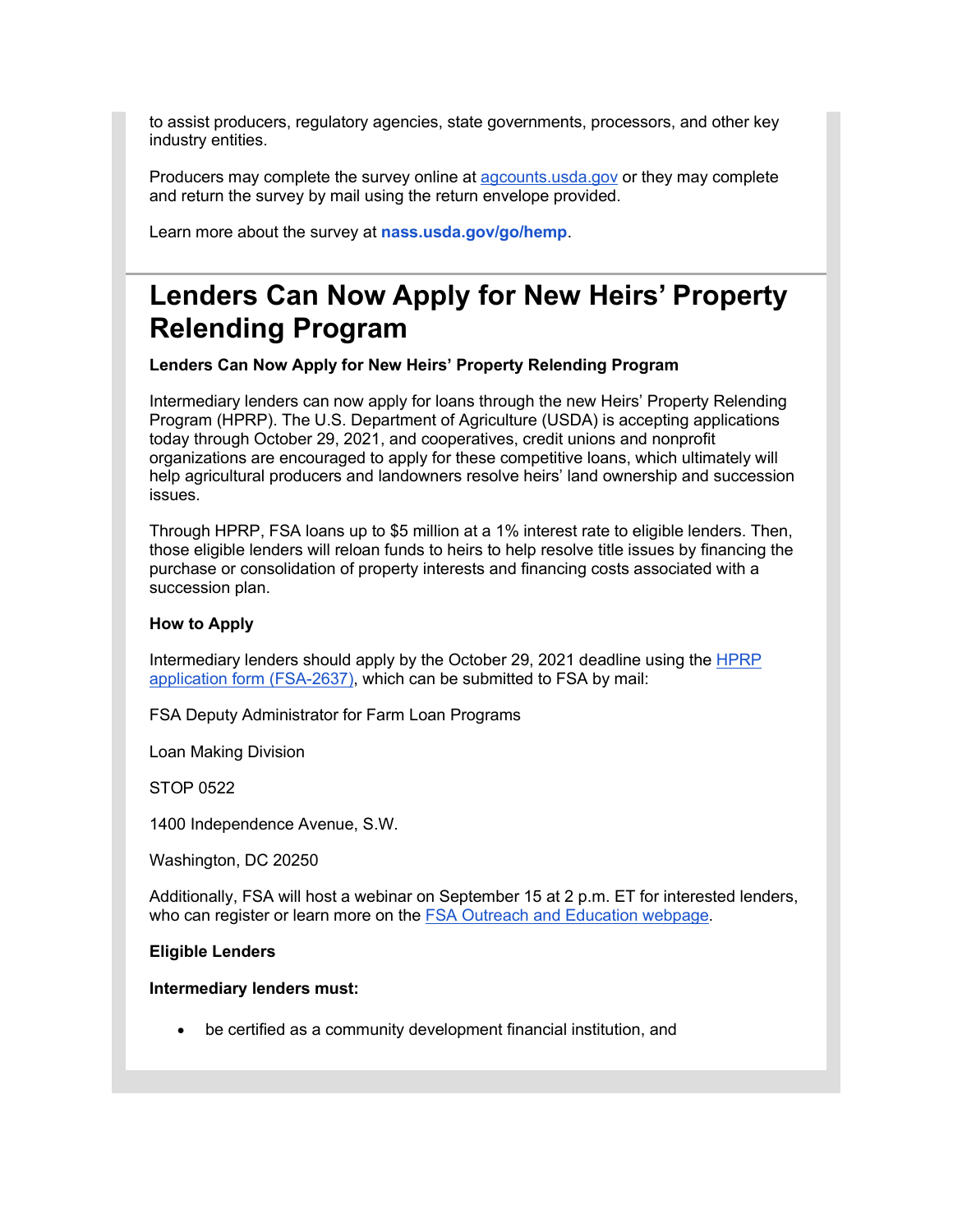• have experience and capability in making and servicing agricultural and commercial loans that are similar in nature.

If applications exceed the amount of available funds, FSA will prioritize applicants that both:

- have at least 10 years or more of experience with socially disadvantaged farmers; and
- are located in states that have adopted a statute consisting of enactment or adoption of the Uniform Partition of Heirs Property Act (UPHPA). A list of these states is available at [gov/heirs/relending.](https://lnks.gd/l/eyJhbGciOiJIUzI1NiJ9.eyJidWxsZXRpbl9saW5rX2lkIjoxMDgsInVyaSI6ImJwMjpjbGljayIsImJ1bGxldGluX2lkIjoiMjAyMTEwMTMuNDczMDM1OTEiLCJ1cmwiOiJodHRwOi8vd3d3LmZhcm1lcnMuZ292L2hlaXJzL3JlbGVuZGluZz91dG1fbWVkaXVtPWVtYWlsJnV0bV9zb3VyY2U9Z292ZGVsaXZlcnkifQ.XgClYNRgv-wiFxijB6e3idbTBY9rgjBxDw5bAPoykGg/s/1512326346/br/113848670202-l)

### **More Information**

[Frequently asked questions](https://lnks.gd/l/eyJhbGciOiJIUzI1NiJ9.eyJidWxsZXRpbl9saW5rX2lkIjoxMDksInVyaSI6ImJwMjpjbGljayIsImJ1bGxldGluX2lkIjoiMjAyMTEwMTMuNDczMDM1OTEiLCJ1cmwiOiJodHRwczovL3d3dy5mYXJtZXJzLmdvdi9oZWlycy9yZWxlbmRpbmcvZmFxP3V0bV9tZWRpdW09ZW1haWwmdXRtX3NvdXJjZT1nb3ZkZWxpdmVyeSJ9.xA3QyWS5KPG4hY9ghOvTwKIn_sZt4EP8nYYwnl-E-5M/s/1512326346/br/113848670202-l) (including those in Spanish, Thai and Chinese), the [August 3,](https://lnks.gd/l/eyJhbGciOiJIUzI1NiJ9.eyJidWxsZXRpbl9saW5rX2lkIjoxMTAsInVyaSI6ImJwMjpjbGljayIsImJ1bGxldGluX2lkIjoiMjAyMTEwMTMuNDczMDM1OTEiLCJ1cmwiOiJodHRwczovL2djYzAyLnNhZmVsaW5rcy5wcm90ZWN0aW9uLm91dGxvb2suY29tLz9kYXRhPTA0JTdDMDElN0MlN0NiYzQzZWVkYjVkNzk0MmYwZTUzYzA4ZDk2YmQ4YjYyZSU3Q2VkNWIzNmU3MDFlZTRlYmM4NjdlZTAzY2ZhMGQ0Njk3JTdDMCU3QzAlN0M2Mzc2NTk0MDA3NzU1MTcyNzUlN0NVbmtub3duJTdDVFdGcGJHWnNiM2Q4ZXlKV0lqb2lNQzR3TGpBd01EQWlMQ0pRSWpvaVYybHVNeklpTENKQlRpSTZJazFoYVd3aUxDSlhWQ0k2TW4wJTNEJTdDMTAwMCZyZXNlcnZlZD0wJnNkYXRhPXpFblEwZTdSZ3hPb1loNTBkdEJSdHR4dW53OHU3UU4xTjcwWVpvSjVoOVklM0QmdXJsPWh0dHBzJTNBJTJGJTJGd3d3LnlvdXR1YmUuY29tJTJGd2F0Y2glM0ZhcHAlM0RkZXNrdG9wJTI2dXRtX21lZGl1bSUzRGVtYWlsJTI2dXRtX3NvdXJjZSUzRGdvdmRlbGl2ZXJ5JTI2diUzRHdLS25CM3ROVGxnJnV0bV9tZWRpdW09ZW1haWwmdXRtX3NvdXJjZT1nb3ZkZWxpdmVyeSJ9.IFmCbGTd2Q7XPBViZ0xMecKS18BdYKi6rJu_omygsVk/s/1512326346/br/113848670202-l) [2021 overview webinar,](https://lnks.gd/l/eyJhbGciOiJIUzI1NiJ9.eyJidWxsZXRpbl9saW5rX2lkIjoxMTAsInVyaSI6ImJwMjpjbGljayIsImJ1bGxldGluX2lkIjoiMjAyMTEwMTMuNDczMDM1OTEiLCJ1cmwiOiJodHRwczovL2djYzAyLnNhZmVsaW5rcy5wcm90ZWN0aW9uLm91dGxvb2suY29tLz9kYXRhPTA0JTdDMDElN0MlN0NiYzQzZWVkYjVkNzk0MmYwZTUzYzA4ZDk2YmQ4YjYyZSU3Q2VkNWIzNmU3MDFlZTRlYmM4NjdlZTAzY2ZhMGQ0Njk3JTdDMCU3QzAlN0M2Mzc2NTk0MDA3NzU1MTcyNzUlN0NVbmtub3duJTdDVFdGcGJHWnNiM2Q4ZXlKV0lqb2lNQzR3TGpBd01EQWlMQ0pRSWpvaVYybHVNeklpTENKQlRpSTZJazFoYVd3aUxDSlhWQ0k2TW4wJTNEJTdDMTAwMCZyZXNlcnZlZD0wJnNkYXRhPXpFblEwZTdSZ3hPb1loNTBkdEJSdHR4dW53OHU3UU4xTjcwWVpvSjVoOVklM0QmdXJsPWh0dHBzJTNBJTJGJTJGd3d3LnlvdXR1YmUuY29tJTJGd2F0Y2glM0ZhcHAlM0RkZXNrdG9wJTI2dXRtX21lZGl1bSUzRGVtYWlsJTI2dXRtX3NvdXJjZSUzRGdvdmRlbGl2ZXJ5JTI2diUzRHdLS25CM3ROVGxnJnV0bV9tZWRpdW09ZW1haWwmdXRtX3NvdXJjZT1nb3ZkZWxpdmVyeSJ9.IFmCbGTd2Q7XPBViZ0xMecKS18BdYKi6rJu_omygsVk/s/1512326346/br/113848670202-l) and other resources can be found on [farmers.gov/heirs/relending.](https://lnks.gd/l/eyJhbGciOiJIUzI1NiJ9.eyJidWxsZXRpbl9saW5rX2lkIjoxMTEsInVyaSI6ImJwMjpjbGljayIsImJ1bGxldGluX2lkIjoiMjAyMTEwMTMuNDczMDM1OTEiLCJ1cmwiOiJodHRwczovL3d3dy5mYXJtZXJzLmdvdi9oZWlycy9yZWxlbmRpbmc_dXRtX21lZGl1bT1lbWFpbCZ1dG1fc291cmNlPWdvdmRlbGl2ZXJ5In0.JQ4UeABcOIGVy0eK6xF-Imqk22QHAnrlq9WC-zuXxvU/s/1512326346/br/113848670202-l)

After the loans are announced, USDA will distribute information for heirs on how to apply. Information for heirs is also on [farmers.gov/heirs/relending.](https://lnks.gd/l/eyJhbGciOiJIUzI1NiJ9.eyJidWxsZXRpbl9saW5rX2lkIjoxMTIsInVyaSI6ImJwMjpjbGljayIsImJ1bGxldGluX2lkIjoiMjAyMTEwMTMuNDczMDM1OTEiLCJ1cmwiOiJodHRwczovL3d3dy5mYXJtZXJzLmdvdi9oZWlycy9yZWxlbmRpbmc_dXRtX21lZGl1bT1lbWFpbCZ1dG1fc291cmNlPWdvdmRlbGl2ZXJ5In0.KePhW-Ji0bi_FUTKijSTy6yVeJJmeKlvOaMVcQulmeg/s/1512326346/br/113848670202-l)

# <span id="page-2-0"></span>**Georgia NRCS Announces Environmental Quality Incentive Program Sign Up**

Agricultural producers and forest landowners can now submit applications for the Environmental Quality Incentives Program (EQIP). USDA accept applications must be submitted by November 5, 2021, to be considered for fiscal year 2022 funding.

EQIP offers agricultural producers financial and technical assistance to producers and is administered by NRCS. EQIP offers conservation practices to help producers make improvements, including enhancing water and air quality, conserving ground and surface water, reducing soil erosion and sedimentation or enhancing wildlife habitat.

EQIP applications are accepted on a continuous basis. However, to be considered for funding in Fiscal Year 2022, applicants must apply by November 5. Applications submitted by the funding cycle deadline will be evaluated to be considered for funding in that funding cycle. Applications received after that date will be accepted and evaluated for future funding.

If a producer's application is funded, NRCS will offer an EQIP contract for financial assistance to help address the cost of implementing conservation practices. Payment rates for conservation practices are reviewed and set each fiscal year.

To apply, contact your **NRCS** field office for an appointment.

# <span id="page-2-1"></span>**Understanding the U.S. Drought Monitor**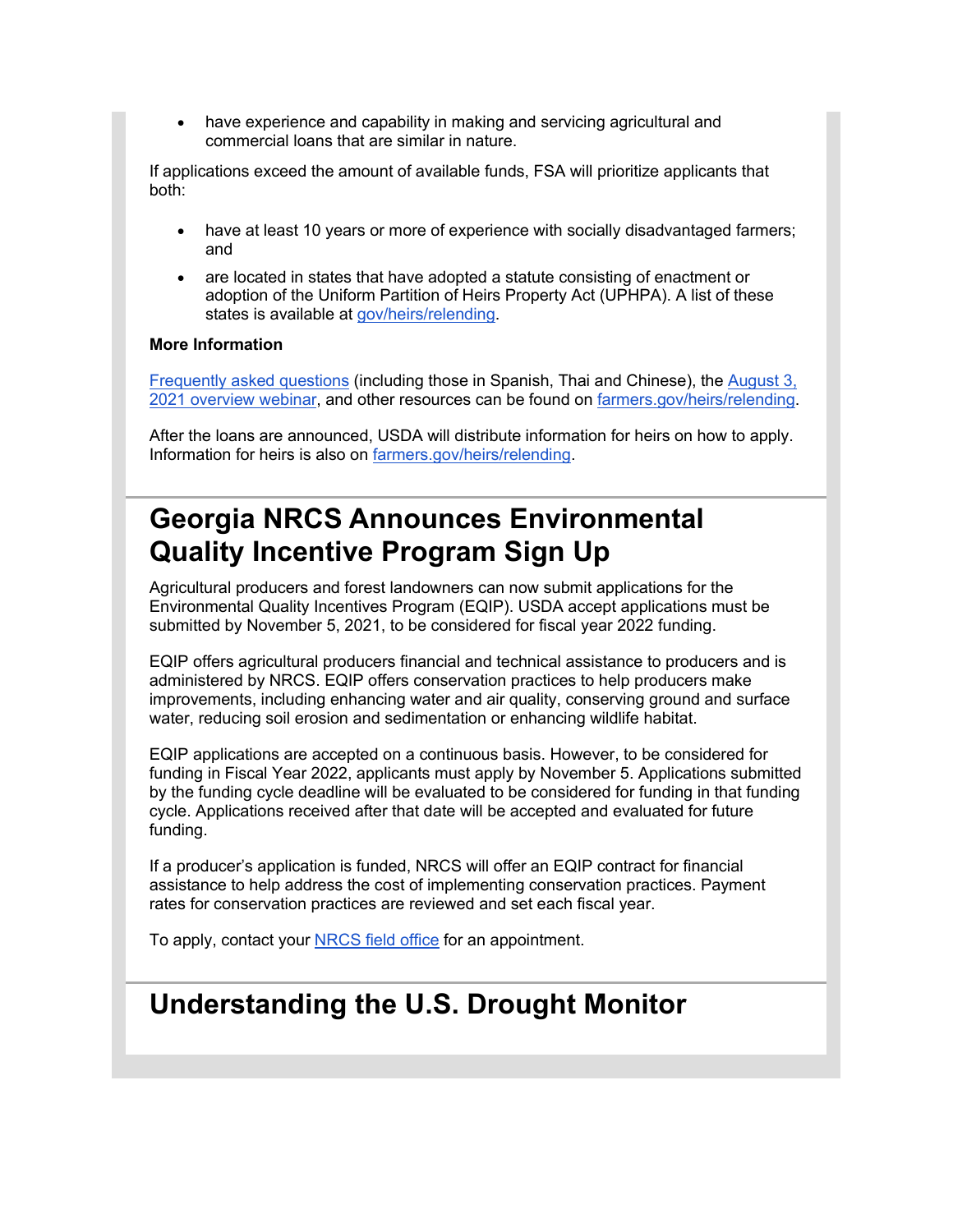Are drought conditions affecting your agricultural operation? The [U.S. Drought Monitor](https://lnks.gd/l/eyJhbGciOiJIUzI1NiJ9.eyJidWxsZXRpbl9saW5rX2lkIjoxMTQsInVyaSI6ImJwMjpjbGljayIsImJ1bGxldGluX2lkIjoiMjAyMTEwMTMuNDczMDM1OTEiLCJ1cmwiOiJodHRwczovL2Ryb3VnaHRtb25pdG9yLnVubC5lZHUvP3V0bV9tZWRpdW09ZW1haWwmdXRtX3NvdXJjZT1nb3ZkZWxpdmVyeSJ9.o6B2C0zSJePzvZOG2z3atdKiSCX8VcB5cdKPVCEh4Bk/s/1512326346/br/113848670202-l)  [\(USDM\)](https://lnks.gd/l/eyJhbGciOiJIUzI1NiJ9.eyJidWxsZXRpbl9saW5rX2lkIjoxMTQsInVyaSI6ImJwMjpjbGljayIsImJ1bGxldGluX2lkIjoiMjAyMTEwMTMuNDczMDM1OTEiLCJ1cmwiOiJodHRwczovL2Ryb3VnaHRtb25pdG9yLnVubC5lZHUvP3V0bV9tZWRpdW09ZW1haWwmdXRtX3NvdXJjZT1nb3ZkZWxpdmVyeSJ9.o6B2C0zSJePzvZOG2z3atdKiSCX8VcB5cdKPVCEh4Bk/s/1512326346/br/113848670202-l) is a resource producers can use to help determine how to best respond and react to a drought as it develops or lingers.

The USDM is an online, weekly map showing the location, extent, and severity of drought across the United States. It categorizes the entire country as being in one of six levels of drought. The map is released on Thursdays and depicts conditions for the week.

The USDM provides producers with the latest information about drought conditions where they live, enabling producers to best respond and react to a drought as it develops or lingers. In some cases, the USDM may help a producer make specific decisions about their operation, such as reducing the stocking rate because forage is not growing. For others, it may provide a convenient big-picture snapshot of broader environmental conditions.

The USDM incorporates varying data – rain, snow, temperature, streamflow, reservoir levels, soil moisture, and more – as well as first-hand information submitted from on-theground sources such as photos, descriptions, and experiences. The levels of drought are connected to the frequency of occurrence across [several different drought indicators.](https://lnks.gd/l/eyJhbGciOiJIUzI1NiJ9.eyJidWxsZXRpbl9saW5rX2lkIjoxMTUsInVyaSI6ImJwMjpjbGljayIsImJ1bGxldGluX2lkIjoiMjAyMTEwMTMuNDczMDM1OTEiLCJ1cmwiOiJodHRwczovL2Ryb3VnaHRtb25pdG9yLnVubC5lZHUvQWJvdXQvV2hhdGlzdGhlVVNETS5hc3B4P3V0bV9tZWRpdW09ZW1haWwmdXRtX3NvdXJjZT1nb3ZkZWxpdmVyeSJ9.HIPzxKERvHFHsET0ZMkbyPjDtRFSyB-Lh33tixjgpos/s/1512326346/br/113848670202-l) What makes the USDM unique is that it is not a strictly numeric product. The mapmakers rely on their judgment and a nationwide network of 450-plus experts to interpret conditions for each region. They synthesize their discussion and analysis into a single depiction of drought for the entire country.

USDA uses the Drought Monitor to determine a producer's eligibility for certain drought assistance programs, like the [Livestock Forage Disaster Program a](https://lnks.gd/l/eyJhbGciOiJIUzI1NiJ9.eyJidWxsZXRpbl9saW5rX2lkIjoxMTYsInVyaSI6ImJwMjpjbGljayIsImJ1bGxldGluX2lkIjoiMjAyMTEwMTMuNDczMDM1OTEiLCJ1cmwiOiJodHRwczovL3d3dy5mc2EudXNkYS5nb3YvcHJvZ3JhbXMtYW5kLXNlcnZpY2VzL2Rpc2FzdGVyLWFzc2lzdGFuY2UtcHJvZ3JhbS9saXZlc3RvY2stZm9yYWdlL2luZGV4P3V0bV9tZWRpdW09ZW1haWwmdXRtX3NvdXJjZT1nb3ZkZWxpdmVyeSJ9.GXNTB0n3_IVR64NOvzBuQECW_SH77DbWJ7oyGliTgcM/s/1512326346/br/113848670202-l)nd [Emergency Haying](https://lnks.gd/l/eyJhbGciOiJIUzI1NiJ9.eyJidWxsZXRpbl9saW5rX2lkIjoxMTcsInVyaSI6ImJwMjpjbGljayIsImJ1bGxldGluX2lkIjoiMjAyMTEwMTMuNDczMDM1OTEiLCJ1cmwiOiJodHRwczovL3d3dy5mc2EudXNkYS5nb3YvcHJvZ3JhbXMtYW5kLXNlcnZpY2VzL2NvbnNlcnZhdGlvbi1wcm9ncmFtcy9jb25zZXJ2YXRpb24tcmVzZXJ2ZS1wcm9ncmFtL2VtZXJnZW5jeS1oYXlpbmctYW5kLWdyYXppbmcvaW5kZXg_dXRtX21lZGl1bT1lbWFpbCZ1dG1fc291cmNlPWdvdmRlbGl2ZXJ5In0.g_Jfv5HbtGVwaGdiYvIjaTgWWsr0Cc-P18umlF9SNc4/s/1512326346/br/113848670202-l)  [or Grazing on Conservation Reserve Program acres.](https://lnks.gd/l/eyJhbGciOiJIUzI1NiJ9.eyJidWxsZXRpbl9saW5rX2lkIjoxMTcsInVyaSI6ImJwMjpjbGljayIsImJ1bGxldGluX2lkIjoiMjAyMTEwMTMuNDczMDM1OTEiLCJ1cmwiOiJodHRwczovL3d3dy5mc2EudXNkYS5nb3YvcHJvZ3JhbXMtYW5kLXNlcnZpY2VzL2NvbnNlcnZhdGlvbi1wcm9ncmFtcy9jb25zZXJ2YXRpb24tcmVzZXJ2ZS1wcm9ncmFtL2VtZXJnZW5jeS1oYXlpbmctYW5kLWdyYXppbmcvaW5kZXg_dXRtX21lZGl1bT1lbWFpbCZ1dG1fc291cmNlPWdvdmRlbGl2ZXJ5In0.g_Jfv5HbtGVwaGdiYvIjaTgWWsr0Cc-P18umlF9SNc4/s/1512326346/br/113848670202-l)

Additionally, the Farm Service Agency uses the Drought Monitor to trigger and "fast track" Secretarial Disaster Designations which then provides producers impacted by drought access to emergency loans that can assist with credit needs.

[Learn more about the U.S. Drought Monitor.](https://lnks.gd/l/eyJhbGciOiJIUzI1NiJ9.eyJidWxsZXRpbl9saW5rX2lkIjoxMTgsInVyaSI6ImJwMjpjbGljayIsImJ1bGxldGluX2lkIjoiMjAyMTEwMTMuNDczMDM1OTEiLCJ1cmwiOiJodHRwczovL3d3dy5mYXJtZXJzLmdvdi9jb25uZWN0L2Jsb2cvZGlzYXN0ZXItcGxhbm5pbmctYW5kLWFzc2lzdGFuY2UvYXNrLWV4cGVydC11bmRlcnN0YW5kaW5nLXVzLWRyb3VnaHQtbW9uaXRvci1xYS1icmlhbj91dG1fbWVkaXVtPWVtYWlsJnV0bV9zb3VyY2U9Z292ZGVsaXZlcnkifQ.xUGeAmysfn3LegQ-3lHcj7bqrmxGbSwmK9Kitnnra2s/s/1512326346/br/113848670202-l)

### <span id="page-3-0"></span>**Georgia NRCS Announces Sign Up for Agricultural Conservation Easement Program**

Agricultural producers and forest landowners can now submit applications for the Agricultural Conservation Easement Program (ACEP). USDA will accept applications for Fiscal Year 2022 funding consideration until November 5.

ACEP helps restore, protect and enhance wetlands on eligible land through its Wetland Reserve Easement (WRE) component. Through the Agricultural Land Easement component (ALE), it also protects the agricultural viability and related conservation values of eligible land by limiting nonagricultural uses of that land. ALE also protects grazing uses and related conservation values by restoring and conserving eligible land. ACEP is administered by NRCS.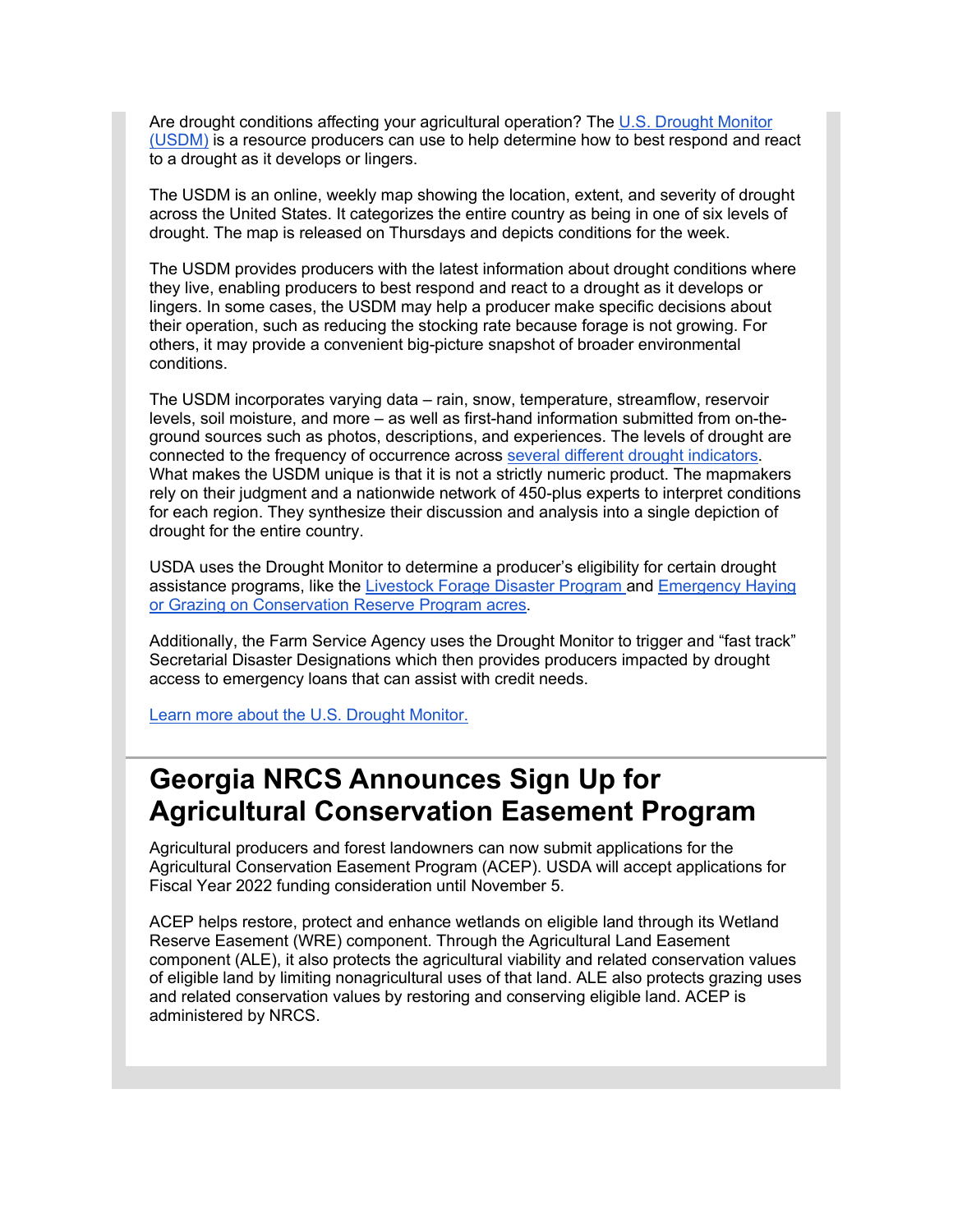ACEP enrollment options include:

- **ACEP-WRE:**Wetland reserve easements that are perpetual, 30-years or maximum duration under state law, or 30-year contracts on acreage owned by Indian Tribes.
- **ACEP-ALE:** Agricultural Land Easements that are perpetual or maximum duration allowed under State law.

Applications are accepted on a continuous basis. However, to be considered for funding in Fiscal Year 2022, entities and landowners must apply by November 5. Application packets submitted to NRCS Georgia field offices will be forwarded to the NRCS Georgia State Office for review and ranking.

To apply, contact your [NRCS field office](https://lnks.gd/l/eyJhbGciOiJIUzI1NiJ9.eyJidWxsZXRpbl9saW5rX2lkIjoxMTksInVyaSI6ImJwMjpjbGljayIsImJ1bGxldGluX2lkIjoiMjAyMTEwMTMuNDczMDM1OTEiLCJ1cmwiOiJodHRwczovL3d3dy5mYXJtZXJzLmdvdi9zZXJ2aWNlLWxvY2F0b3I_dXRtX21lZGl1bT1lbWFpbCZ1dG1fc291cmNlPWdvdmRlbGl2ZXJ5In0.LSnj6FoJhZP6RPDQiUJ6_GDocppxsU_JaWh33xLNBf8/s/1512326346/br/113848670202-l) for an appointment.

### <span id="page-4-0"></span>**FSA Implements Set-Aside Loan Provision for Customers Impacted by COVID-19**

*Set-Aside Delays Loan Payments for Borrowers*

USDA's Farm Service Agency (FSA) will broaden the use of the Disaster Set-Aside (DSA) loan provision, normally used in the wake of natural disasters, to allow farmers with USDA farm loans who are affected by COVID-19, and are determined eligible, to have their next payment set aside. In some cases, FSA may also set aside a second payment for farmers who have already had one payment set aside because of a prior designated disaster.

FSA direct loan borrowers will receive a letter with the details of the expanded Disaster Set-Aside authorities, which includes the possible set-aside of annual operating loans, as well as explanations of the additional loan servicing options that are available. To discuss or request a loan payment Set-Aside, borrowers should call or email the farm loan staff at their local FSA county office.

The set-aside payment's due date is moved to the final maturity date of the loan or extended up to twelve months in the case of an annual operating loan. Any principal setaside will continue to accrue interest until it is repaid. This aims to improve the borrower's cashflow in the current production cycle.

FSA previously announced it was relaxing the loan-making process and adding flexibilities for servicing direct and guaranteed loans to provide credit to producers in need. Direct loan applicants and borrowers are encouraged to contact their local FSA county office to discuss loan making and servicing flexibilities and other needs or concerns. Customers participating in FSA's guaranteed loan programs are encouraged to contact their lender. Information on these flexibilities, and office contact information, can be found on [farmers.gov/coronavirus.](https://lnks.gd/l/eyJhbGciOiJIUzI1NiJ9.eyJidWxsZXRpbl9saW5rX2lkIjoxMjAsInVyaSI6ImJwMjpjbGljayIsImJ1bGxldGluX2lkIjoiMjAyMTEwMTMuNDczMDM1OTEiLCJ1cmwiOiJodHRwOi8vd3d3LmZhcm1lcnMuZ292L2Nvcm9uYXZpcnVzP3V0bV9tZWRpdW09ZW1haWwmdXRtX3NvdXJjZT1nb3ZkZWxpdmVyeSJ9.Teh5OvTprETXOX6CqmrNDj9FDMe2czajawoKAD1-EAc/s/1512326346/br/113848670202-l)

FSA will be accepting most forms and applications by facsimile or electronic signature. Some services are also available online to customers with an eAuth account, which provides access to the **[farmers.gov](https://lnks.gd/l/eyJhbGciOiJIUzI1NiJ9.eyJidWxsZXRpbl9saW5rX2lkIjoxMjEsInVyaSI6ImJwMjpjbGljayIsImJ1bGxldGluX2lkIjoiMjAyMTEwMTMuNDczMDM1OTEiLCJ1cmwiOiJodHRwOi8vd3d3LmZhcm1lcnMuZ292P3V0bV9tZWRpdW09ZW1haWwmdXRtX3NvdXJjZT1nb3ZkZWxpdmVyeSJ9.pOsDSy7EhXuvCxOcCMg9Evr91N8W3nsTs-k2Xp2d2U8/s/1512326346/br/113848670202-l)** portal where producers can view USDA farm loan information and certain program applications and payments. Customers can track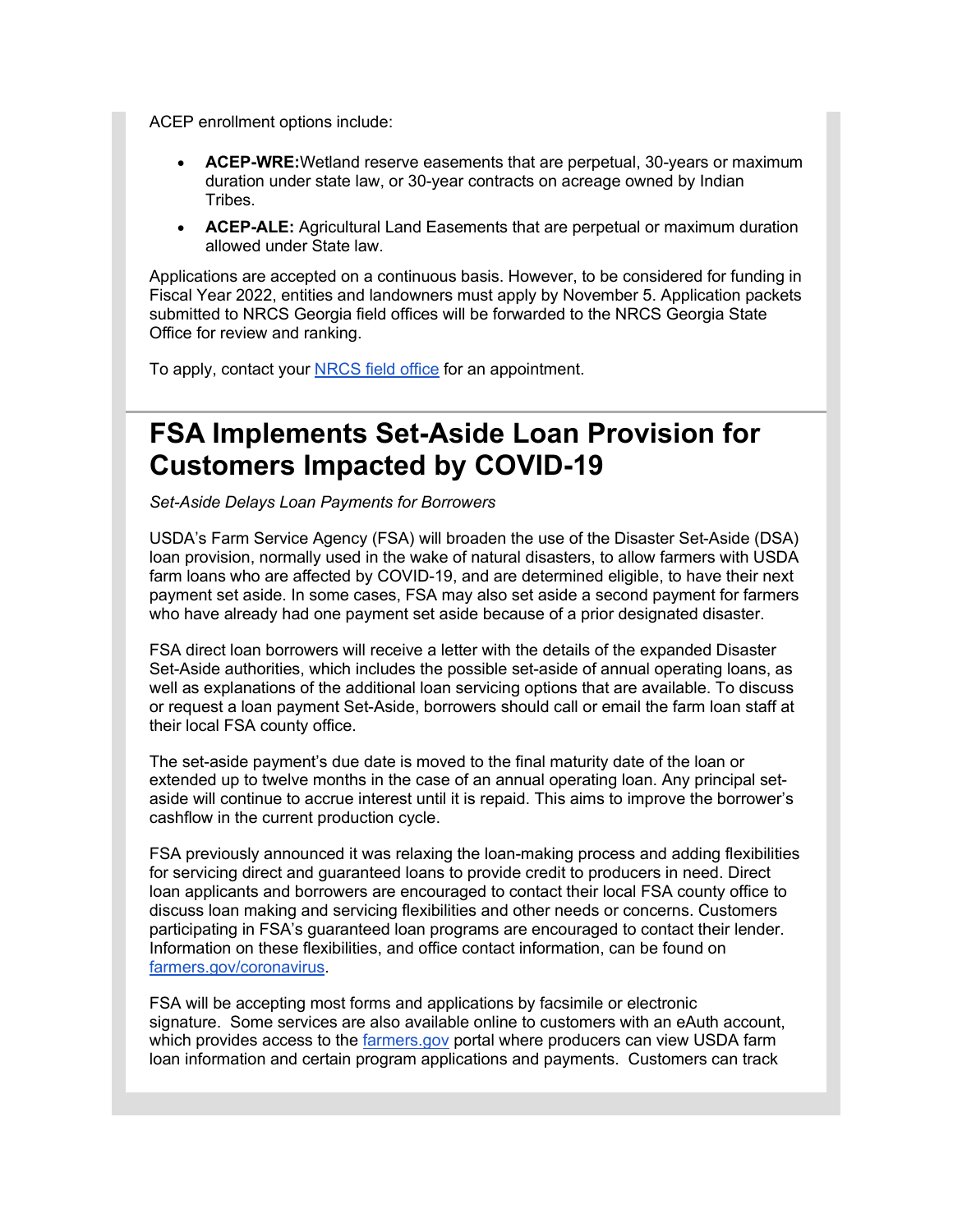payments, report completed practices, request conservation assistance and electronically sign documents. Customers who do not already have an eAuth account can enroll at [farmers.gov/sign-in.](https://lnks.gd/l/eyJhbGciOiJIUzI1NiJ9.eyJidWxsZXRpbl9saW5rX2lkIjoxMjIsInVyaSI6ImJwMjpjbGljayIsImJ1bGxldGluX2lkIjoiMjAyMTEwMTMuNDczMDM1OTEiLCJ1cmwiOiJodHRwczovL3d3dy5mYXJtZXJzLmdvdi9zaWduLWluP3V0bV9tZWRpdW09ZW1haWwmdXRtX3NvdXJjZT1nb3ZkZWxpdmVyeSJ9.YExAG0LGrEQzpGgNlWSznXIA2pdWC7BFMG-pgDnlWWs/s/1512326346/br/113848670202-l)

### <span id="page-5-0"></span>**FSA Encourages Farmers and Ranchers to Vote in County Committee Elections**

The 2021 Farm Service Agency County Committee Elections will begin on Nov. 1, 2021, when ballots are mailed to eligible voters. The deadline to return ballots to local FSA offices, or to be postmarked, is Dec. 6, 2021.

County committee members are an important component of the operations of FSA and provide a link between the agricultural community and USDA. Farmers and ranchers elected to county committees help deliver FSA programs at the local level, applying their knowledge and judgment to make decisions on commodity price support programs; conservation programs; incentive indemnity and disaster programs for some commodities; emergency programs and eligibility. FSA committees operate within official regulations designed to carry out federal laws.

To be an eligible voter, farmers and ranchers must participate or cooperate in an FSA program. A person who is not of legal voting age but supervises and conducts the farming operations of an entire farm, may also be eligible to vote. A cooperating producer is someone who has provided information about their farming or ranching operation(s) but may not have applied or received FSA program benefits.

Eligible voters in local administrative areas who do not receive a ballot can obtain one from their local USDA Service Center.

Newly elected committee members will take office Jan. 1, 2022.

### <span id="page-5-1"></span>**Loans for Targeted Underserved Producers**

The Farm Service Agency (FSA) has several loan programs to help you start or continue an agriculture production. Farm ownership and operating loans are available.

While all qualified producers are eligible to apply for these loan programs, FSA has provided priority funding for members of targeted underserved applicants.

A targeted underserved applicant is one of a group whose members have been subjected to racial, ethnic or gender prejudice because of his or her identity as members of the group without regard to his or her individual qualities.

For purposes of this program, targeted underserved groups are women, African Americans, American Indians, Alaskan Natives, Hispanics, Asian Americans and Pacific Islanders.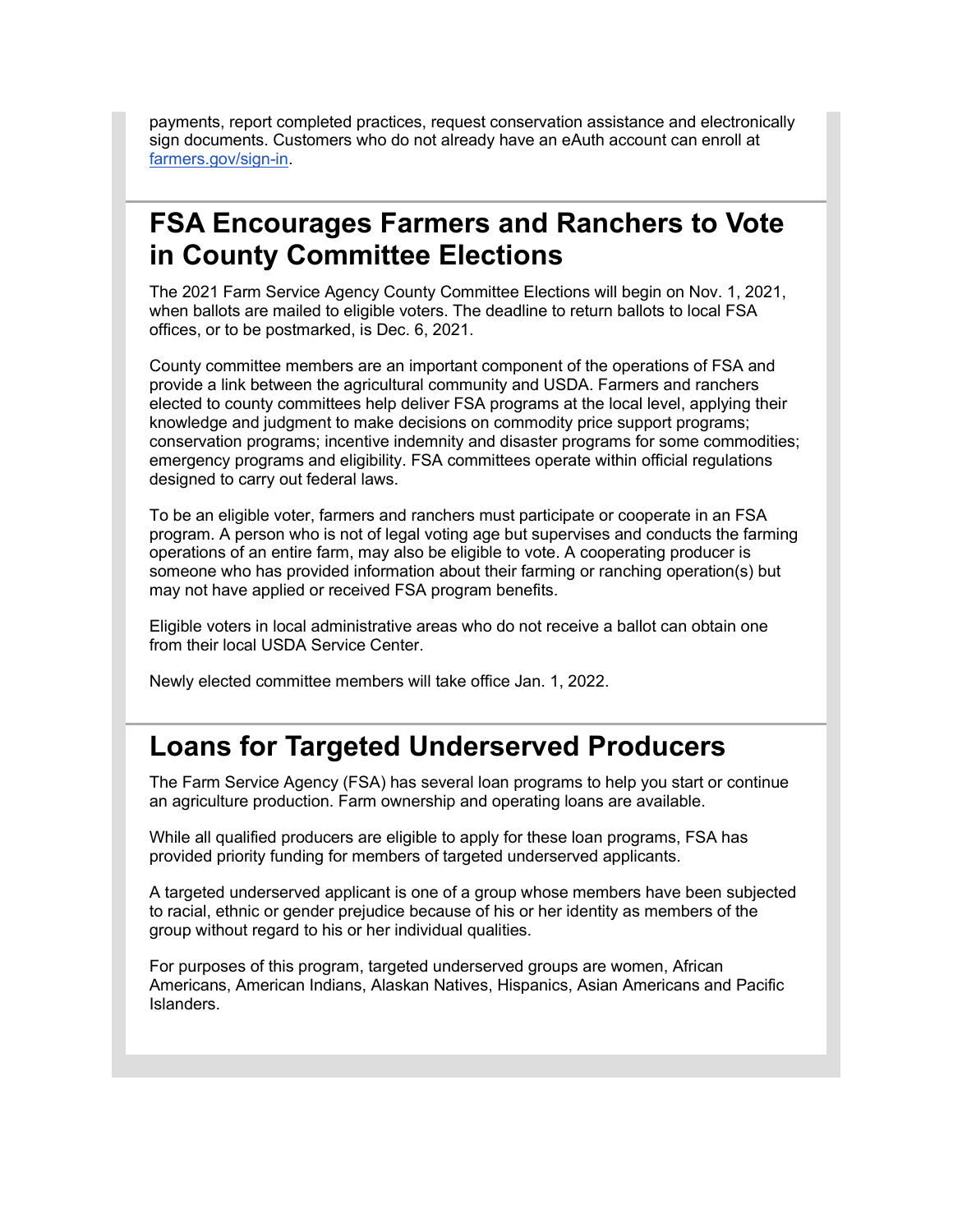FSA loans are only available to applicants who meet all the eligibility requirements and are unable to obtain the needed credit elsewhere.

For questions, please contact your local FSA Farm Loan office.

### <span id="page-6-0"></span>**USDA Reminds Historically Underserved Producers of Advance Payment Option**

If you're a historically underserved producer and participating in the USDA's Natural Resources Conservation Service's (NRCS) Environmental Quality Incentives Program (EQIP), you can receive an advance conservation practice payment before you implement a practice.

A [historically underserved producer](https://lnks.gd/l/eyJhbGciOiJIUzI1NiJ9.eyJidWxsZXRpbl9saW5rX2lkIjoxMjMsInVyaSI6ImJwMjpjbGljayIsImJ1bGxldGluX2lkIjoiMjAyMTEwMTMuNDczMDM1OTEiLCJ1cmwiOiJodHRwczovL2djYzAyLnNhZmVsaW5rcy5wcm90ZWN0aW9uLm91dGxvb2suY29tLz9kYXRhPTA0JTdDMDElN0MlN0MxNTcyMzkyOWQ0ZWM0MTU2YWJiYTA4ZDk4ZTY3NDRhYyU3Q2VkNWIzNmU3MDFlZTRlYmM4NjdlZTAzY2ZhMGQ0Njk3JTdDMCU3QzAlN0M2Mzc2OTczOTcwNTUxMTQxNzclN0NVbmtub3duJTdDVFdGcGJHWnNiM2Q4ZXlKV0lqb2lNQzR3TGpBd01EQWlMQ0pRSWpvaVYybHVNeklpTENKQlRpSTZJazFoYVd3aUxDSlhWQ0k2TW4wJTNEJTdDMTAwMCZyZXNlcnZlZD0wJnNkYXRhPVNsekJidjJCQ3NkNmtzRW5kNG9MODI3SlVHcTl1ODNudk5IMHdoSWl2VkUlM0QmdXJsPWh0dHBzJTNBJTJGJTJGd3d3Lm5yY3MudXNkYS5nb3YlMkZ3cHMlMkZwb3J0YWwlMkZucmNzJTJGbWFpbiUyRm5hdGlvbmFsJTJGcGVvcGxlJTJGb3V0cmVhY2glMkZzbGJmciUzRnV0bV9tZWRpdW0lM0RlbWFpbCUyNnV0bV9zb3VyY2UlM0Rnb3ZkZWxpdmVyeSZ1dG1fbWVkaXVtPWVtYWlsJnV0bV9zb3VyY2U9Z292ZGVsaXZlcnkifQ.A2rEMZGXzo_7be-iqVbTYSn1W4tXFL9LF1awYnhIPBU/s/1512326346/br/113848670202-l) is described as one of the below:

- **Beginning Farmer or Rancher** is new to farming or ranching, or, has operated a farm or ranch for less than 10-consecutive years.
- **Socially Disadvantaged Farmer or Rancher** is a member of a group whose members have been subjected to racial or ethnic prejudice because of their identity as members of that group without regard to their individual qualities.
- **Veteran Farmer or Rancher**  has served in the armed forces and has not operated a farm or ranch, has operated a farm or ranch for less than 10 consecutive years, or first obtained veteran status during the last 10 years.
- **Limited Resource Farmer or Rancher** has a household income at or below the national poverty level. Eligibility can be determined by using [this online tool.](https://lnks.gd/l/eyJhbGciOiJIUzI1NiJ9.eyJidWxsZXRpbl9saW5rX2lkIjoxMjQsInVyaSI6ImJwMjpjbGljayIsImJ1bGxldGluX2lkIjoiMjAyMTEwMTMuNDczMDM1OTEiLCJ1cmwiOiJodHRwczovL2xyZnRvb2wuc2MuZWdvdi51c2RhLmdvdi8_dXRtX21lZGl1bT1lbWFpbCZ1dG1fc291cmNlPWdvdmRlbGl2ZXJ5In0.uFQR9JSg6m9Ntm4cTuHUDu_g1xzEZOEpMwbfKij-AyU/s/1512326346/br/113848670202-l)

Under the advance payment option, such producers may request payments when they have final designs and job sheets and are ready to begin their EQIP practices. Advance payments provide at least 50 percent of the payment rate for each practice. The funds must be spent within 90 days of receipt and practices must be completed as agreed to in an EQIP plan of operations. Producers also may opt to have NRCS pay the contractors or vendors directly.

For more information, visit the [advance payments](https://lnks.gd/l/eyJhbGciOiJIUzI1NiJ9.eyJidWxsZXRpbl9saW5rX2lkIjoxMjUsInVyaSI6ImJwMjpjbGljayIsImJ1bGxldGluX2lkIjoiMjAyMTEwMTMuNDczMDM1OTEiLCJ1cmwiOiJodHRwczovL2djYzAyLnNhZmVsaW5rcy5wcm90ZWN0aW9uLm91dGxvb2suY29tLz9kYXRhPTA0JTdDMDElN0MlN0MxNTcyMzkyOWQ0ZWM0MTU2YWJiYTA4ZDk4ZTY3NDRhYyU3Q2VkNWIzNmU3MDFlZTRlYmM4NjdlZTAzY2ZhMGQ0Njk3JTdDMCU3QzAlN0M2Mzc2OTczOTcwNTUxMTQxNzclN0NVbmtub3duJTdDVFdGcGJHWnNiM2Q4ZXlKV0lqb2lNQzR3TGpBd01EQWlMQ0pRSWpvaVYybHVNeklpTENKQlRpSTZJazFoYVd3aUxDSlhWQ0k2TW4wJTNEJTdDMTAwMCZyZXNlcnZlZD0wJnNkYXRhPTE5S0NDZiUyRm5yS3RKSmcxNVFNM3hIbVVKRzJQenhaVFczOWFoYVhkRHJWSSUzRCZ1cmw9aHR0cHMlM0ElMkYlMkZ3d3cubnJjcy51c2RhLmdvdiUyRndwcyUyRnBvcnRhbCUyRm5yY3MlMkZkZXRhaWwlMkZuYXRpb25hbCUyRnByb2dyYW1zJTJGZmluYW5jaWFsJTJGZXFpcCUyRiUzRmNpZCUzRG5yY3NlcHJkMTUwMjQxNCUyNnV0bV9tZWRpdW0lM0RlbWFpbCUyNnV0bV9zb3VyY2UlM0Rnb3ZkZWxpdmVyeSZ1dG1fbWVkaXVtPWVtYWlsJnV0bV9zb3VyY2U9Z292ZGVsaXZlcnkifQ.JWsqU_taWbevoilIxyd-mndzFmRpwSYi7Y1tBXiDwAI/s/1512326346/br/113848670202-l) webpage where you can download the [EQIP Advance Payment Fact Sheet.](https://lnks.gd/l/eyJhbGciOiJIUzI1NiJ9.eyJidWxsZXRpbl9saW5rX2lkIjoxMjYsInVyaSI6ImJwMjpjbGljayIsImJ1bGxldGluX2lkIjoiMjAyMTEwMTMuNDczMDM1OTEiLCJ1cmwiOiJodHRwczovL2djYzAyLnNhZmVsaW5rcy5wcm90ZWN0aW9uLm91dGxvb2suY29tLz9kYXRhPTA0JTdDMDElN0MlN0MxNTcyMzkyOWQ0ZWM0MTU2YWJiYTA4ZDk4ZTY3NDRhYyU3Q2VkNWIzNmU3MDFlZTRlYmM4NjdlZTAzY2ZhMGQ0Njk3JTdDMCU3QzAlN0M2Mzc2OTczOTcwNTUxMjQxMzYlN0NVbmtub3duJTdDVFdGcGJHWnNiM2Q4ZXlKV0lqb2lNQzR3TGpBd01EQWlMQ0pRSWpvaVYybHVNeklpTENKQlRpSTZJazFoYVd3aUxDSlhWQ0k2TW4wJTNEJTdDMTAwMCZyZXNlcnZlZD0wJnNkYXRhPTdMNUNEVmxERVk5V21NdjhjRCUyQlJiSnJOenRjcmREN1VWMEh2SjJCbG5ZSSUzRCZ1cmw9aHR0cHMlM0ElMkYlMkZ3d3cubnJjcy51c2RhLmdvdiUyRndwcyUyRlBBX05SQ1NDb25zdW1wdGlvbiUyRmRvd25sb2FkJTNGY2lkJTNEbnJjc2VwcmQxNTA0MDE0JTI2ZXh0JTNEcGRmJTI2dXRtX21lZGl1bSUzRGVtYWlsJTI2dXRtX3NvdXJjZSUzRGdvdmRlbGl2ZXJ5JnV0bV9tZWRpdW09ZW1haWwmdXRtX3NvdXJjZT1nb3ZkZWxpdmVyeSJ9.53U6zYciIIjfAeFQ5gAbOSm5m0Qo_-xfgKe9u0PGaw0/s/1512326346/br/113848670202-l)

# <span id="page-6-1"></span>**USDA Offers Disaster Assistance for Producers Facing Inclement Weather**

Severe weather events create significant challenges and often result in catastrophic loss for agricultural producers. Despite every attempt to mitigate risk, your operation may suffer losses. USDA offers several programs to help with recovery.

**Risk Management**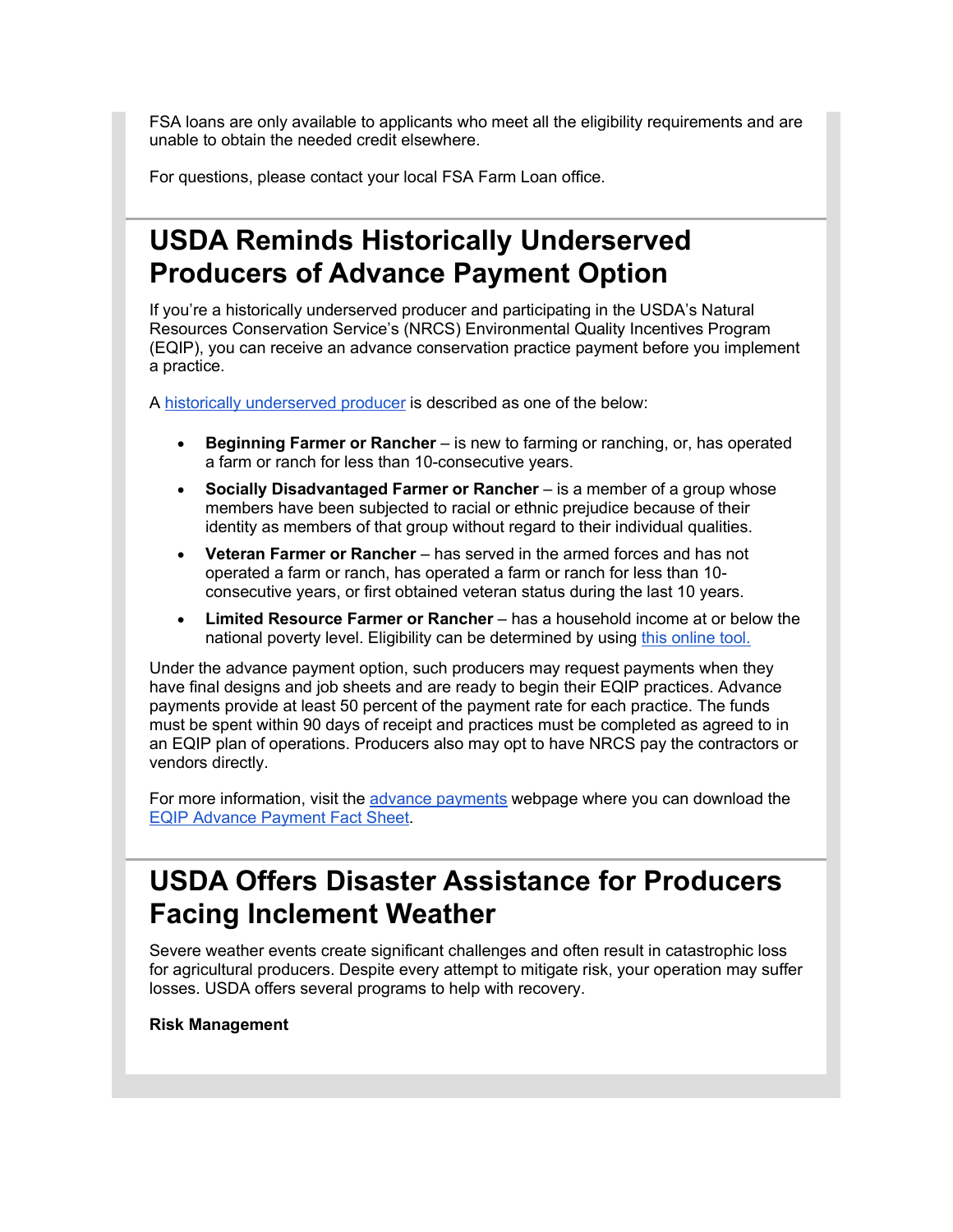For producers who have risk protection through [Federal Crop Insurance](https://lnks.gd/l/eyJhbGciOiJIUzI1NiJ9.eyJidWxsZXRpbl9saW5rX2lkIjoxMjcsInVyaSI6ImJwMjpjbGljayIsImJ1bGxldGluX2lkIjoiMjAyMTEwMTMuNDczMDM1OTEiLCJ1cmwiOiJodHRwczovL3d3dy5ybWEudXNkYS5nb3YvRmVkZXJhbC1Dcm9wLUluc3VyYW5jZS1Db3Jwb3JhdGlvbj91dG1fbWVkaXVtPWVtYWlsJnV0bV9zb3VyY2U9Z292ZGVsaXZlcnkifQ.lGFqLntMf7sV8mLkEPOYmlqiWrkNFnaSM0l41ZoPfmM/s/1512326346/br/113848670202-l) or the [Noninsured](https://lnks.gd/l/eyJhbGciOiJIUzI1NiJ9.eyJidWxsZXRpbl9saW5rX2lkIjoxMjgsInVyaSI6ImJwMjpjbGljayIsImJ1bGxldGluX2lkIjoiMjAyMTEwMTMuNDczMDM1OTEiLCJ1cmwiOiJodHRwczovL3d3dy5mc2EudXNkYS5nb3YvcHJvZ3JhbXMtYW5kLXNlcnZpY2VzL2Rpc2FzdGVyLWFzc2lzdGFuY2UtcHJvZ3JhbS9ub25pbnN1cmVkLWNyb3AtZGlzYXN0ZXItYXNzaXN0YW5jZS9pbmRleD91dG1fbWVkaXVtPWVtYWlsJnV0bV9zb3VyY2U9Z292ZGVsaXZlcnkifQ.EPXzQ8CcWOmQPiLwBUW1_obeOH-hd-72fUGUBf9Qyf4/s/1512326346/br/113848670202-l)  [Crop Disaster Assistance Program](https://lnks.gd/l/eyJhbGciOiJIUzI1NiJ9.eyJidWxsZXRpbl9saW5rX2lkIjoxMjgsInVyaSI6ImJwMjpjbGljayIsImJ1bGxldGluX2lkIjoiMjAyMTEwMTMuNDczMDM1OTEiLCJ1cmwiOiJodHRwczovL3d3dy5mc2EudXNkYS5nb3YvcHJvZ3JhbXMtYW5kLXNlcnZpY2VzL2Rpc2FzdGVyLWFzc2lzdGFuY2UtcHJvZ3JhbS9ub25pbnN1cmVkLWNyb3AtZGlzYXN0ZXItYXNzaXN0YW5jZS9pbmRleD91dG1fbWVkaXVtPWVtYWlsJnV0bV9zb3VyY2U9Z292ZGVsaXZlcnkifQ.EPXzQ8CcWOmQPiLwBUW1_obeOH-hd-72fUGUBf9Qyf4/s/1512326346/br/113848670202-l) (NAP), we want to remind you to report crop damage to your crop insurance agent or the local Farm Service Agency (FSA) office.

If you have crop insurance, contact your agency within 72 hours of discovering damage and be sure to follow up in writing within 15 days. If you have NAP coverage, file a Notice of Loss (also called Form CCC-576) within 15 days of loss becoming apparent, except for hand-harvested crops, which should be reported within 72 hours.

#### **Disaster Assistance**

USDA also offers disaster assistance programs, which is especially important to livestock, fruit and vegetable, specialty and perennial crop producers who have fewer risk [management options.](https://lnks.gd/l/eyJhbGciOiJIUzI1NiJ9.eyJidWxsZXRpbl9saW5rX2lkIjoxMjksInVyaSI6ImJwMjpjbGljayIsImJ1bGxldGluX2lkIjoiMjAyMTEwMTMuNDczMDM1OTEiLCJ1cmwiOiJodHRwczovL3d3dy5ybWEudXNkYS5nb3YvVG9waWNzL1NwZWNpYWx0eS1Dcm9wcz91dG1fbWVkaXVtPWVtYWlsJnV0bV9zb3VyY2U9Z292ZGVsaXZlcnkifQ.TyOBGOx9Ir89aeV_1AQxvOaoY4vn2dQXzGLB6ko8Nb4/s/1512326346/br/113848670202-l)

First, the [Livestock Indemnity Program](https://lnks.gd/l/eyJhbGciOiJIUzI1NiJ9.eyJidWxsZXRpbl9saW5rX2lkIjoxMzAsInVyaSI6ImJwMjpjbGljayIsImJ1bGxldGluX2lkIjoiMjAyMTEwMTMuNDczMDM1OTEiLCJ1cmwiOiJodHRwczovL3d3dy5mc2EudXNkYS5nb3YvcHJvZ3JhbXMtYW5kLXNlcnZpY2VzL2Rpc2FzdGVyLWFzc2lzdGFuY2UtcHJvZ3JhbS9saXZlc3RvY2staW5kZW1uaXR5L2luZGV4P3V0bV9tZWRpdW09ZW1haWwmdXRtX3NvdXJjZT1nb3ZkZWxpdmVyeSJ9.feJ1GSZuJ1swM8Bb6zFNh6sPS6GwwPCL9oz8fNzOz38/s/1512326346/br/113848670202-l) (LIP) and [Emergency Assistance for Livestock,](https://lnks.gd/l/eyJhbGciOiJIUzI1NiJ9.eyJidWxsZXRpbl9saW5rX2lkIjoxMzEsInVyaSI6ImJwMjpjbGljayIsImJ1bGxldGluX2lkIjoiMjAyMTEwMTMuNDczMDM1OTEiLCJ1cmwiOiJodHRwczovL3d3dy5mc2EudXNkYS5nb3YvcHJvZ3JhbXMtYW5kLXNlcnZpY2VzL2Rpc2FzdGVyLWFzc2lzdGFuY2UtcHJvZ3JhbS9lbWVyZ2VuY3ktYXNzaXN0LWZvci1saXZlc3RvY2staG9uZXktYmVlcy1maXNoL2luZGV4P3V0bV9tZWRpdW09ZW1haWwmdXRtX3NvdXJjZT1nb3ZkZWxpdmVyeSJ9.aKKMFDzvIjU5TueN9-Nycqi94Tmj_GjGcmQUY3cpdGY/s/1512326346/br/113848670202-l)  [Honeybee and Farm-raised Fish Program](https://lnks.gd/l/eyJhbGciOiJIUzI1NiJ9.eyJidWxsZXRpbl9saW5rX2lkIjoxMzEsInVyaSI6ImJwMjpjbGljayIsImJ1bGxldGluX2lkIjoiMjAyMTEwMTMuNDczMDM1OTEiLCJ1cmwiOiJodHRwczovL3d3dy5mc2EudXNkYS5nb3YvcHJvZ3JhbXMtYW5kLXNlcnZpY2VzL2Rpc2FzdGVyLWFzc2lzdGFuY2UtcHJvZ3JhbS9lbWVyZ2VuY3ktYXNzaXN0LWZvci1saXZlc3RvY2staG9uZXktYmVlcy1maXNoL2luZGV4P3V0bV9tZWRpdW09ZW1haWwmdXRtX3NvdXJjZT1nb3ZkZWxpdmVyeSJ9.aKKMFDzvIjU5TueN9-Nycqi94Tmj_GjGcmQUY3cpdGY/s/1512326346/br/113848670202-l) (ELAP) reimburses producers for a portion of the value of livestock, poultry and other animals that died as a result of a qualifying natural disaster event or for loss of grazing acres, feed and forage. And, the [Livestock Forage](https://lnks.gd/l/eyJhbGciOiJIUzI1NiJ9.eyJidWxsZXRpbl9saW5rX2lkIjoxMzIsInVyaSI6ImJwMjpjbGljayIsImJ1bGxldGluX2lkIjoiMjAyMTEwMTMuNDczMDM1OTEiLCJ1cmwiOiJodHRwczovL3d3dy5mc2EudXNkYS5nb3YvcHJvZ3JhbXMtYW5kLXNlcnZpY2VzL2Rpc2FzdGVyLWFzc2lzdGFuY2UtcHJvZ3JhbS9saXZlc3RvY2stZm9yYWdlL2luZGV4P3V0bV9tZWRpdW09ZW1haWwmdXRtX3NvdXJjZT1nb3ZkZWxpdmVyeSJ9.fVpJjT0XIBbwsuNXnoImc-3Csy0GsS7F5ts69i3w08E/s/1512326346/br/113848670202-l)  [Disaster Program](https://lnks.gd/l/eyJhbGciOiJIUzI1NiJ9.eyJidWxsZXRpbl9saW5rX2lkIjoxMzIsInVyaSI6ImJwMjpjbGljayIsImJ1bGxldGluX2lkIjoiMjAyMTEwMTMuNDczMDM1OTEiLCJ1cmwiOiJodHRwczovL3d3dy5mc2EudXNkYS5nb3YvcHJvZ3JhbXMtYW5kLXNlcnZpY2VzL2Rpc2FzdGVyLWFzc2lzdGFuY2UtcHJvZ3JhbS9saXZlc3RvY2stZm9yYWdlL2luZGV4P3V0bV9tZWRpdW09ZW1haWwmdXRtX3NvdXJjZT1nb3ZkZWxpdmVyeSJ9.fVpJjT0XIBbwsuNXnoImc-3Csy0GsS7F5ts69i3w08E/s/1512326346/br/113848670202-l) (LFP) provides assistance to producers of grazed forage crop acres that have suffered crop loss due to a qualifying drought. Livestock producers suffering the impacts of drought can also request [Emergency Haying and Grazing](https://lnks.gd/l/eyJhbGciOiJIUzI1NiJ9.eyJidWxsZXRpbl9saW5rX2lkIjoxMzMsInVyaSI6ImJwMjpjbGljayIsImJ1bGxldGluX2lkIjoiMjAyMTEwMTMuNDczMDM1OTEiLCJ1cmwiOiJodHRwczovL3d3dy5mc2EudXNkYS5nb3YvcHJvZ3JhbXMtYW5kLXNlcnZpY2VzL2NvbnNlcnZhdGlvbi1wcm9ncmFtcy9jb25zZXJ2YXRpb24tcmVzZXJ2ZS1wcm9ncmFtL2VtZXJnZW5jeS1oYXlpbmctYW5kLWdyYXppbmcvaW5kZXg_dXRtX21lZGl1bT1lbWFpbCZ1dG1fc291cmNlPWdvdmRlbGl2ZXJ5In0.qwnL7MZNF6ttB0dn7CD63UHhnFmi_kxI3-rMh4gvLeI/s/1512326346/br/113848670202-l) on Conservation Reserve Program (CRP) acres.

Next, the [Tree Assistance Program](https://lnks.gd/l/eyJhbGciOiJIUzI1NiJ9.eyJidWxsZXRpbl9saW5rX2lkIjoxMzQsInVyaSI6ImJwMjpjbGljayIsImJ1bGxldGluX2lkIjoiMjAyMTEwMTMuNDczMDM1OTEiLCJ1cmwiOiJodHRwczovL3d3dy5mc2EudXNkYS5nb3YvcHJvZ3JhbXMtYW5kLXNlcnZpY2VzL2Rpc2FzdGVyLWFzc2lzdGFuY2UtcHJvZ3JhbS90cmVlLWFzc2lzdGE_dXRtX21lZGl1bT1lbWFpbCZ1dG1fc291cmNlPWdvdmRlbGl2ZXJ5In0.cTUK8W8lLszSzwEFaF0ZeCHx8tVPieNUTSPrfT7-WXI/s/1512326346/br/113848670202-l) (TAP) provides cost share assistance to rehabilitate and replant tree, vines or shrubs loss experienced by orchards and nurseries. This complements NAP or crop insurance coverage, which cover the crop but not the plants or trees in all cases.

For LIP and ELAP, you will need to file a Notice of Loss for livestock and grazing or feed losses within 30 days and honeybee losses within 15 days. For TAP, you will need to file a program application within 90 days.

### **Documentation**

It's critical to keep accurate records to document all losses following this devastating cold weather event. Livestock producers are advised to document beginning livestock numbers by taking time and date-stamped video or pictures prior to after the loss.

Other common documentation options include:

- Purchase records
- Production records
- Vaccination records
- Bank or other loan documents
- Third-party certification

#### **Other Programs**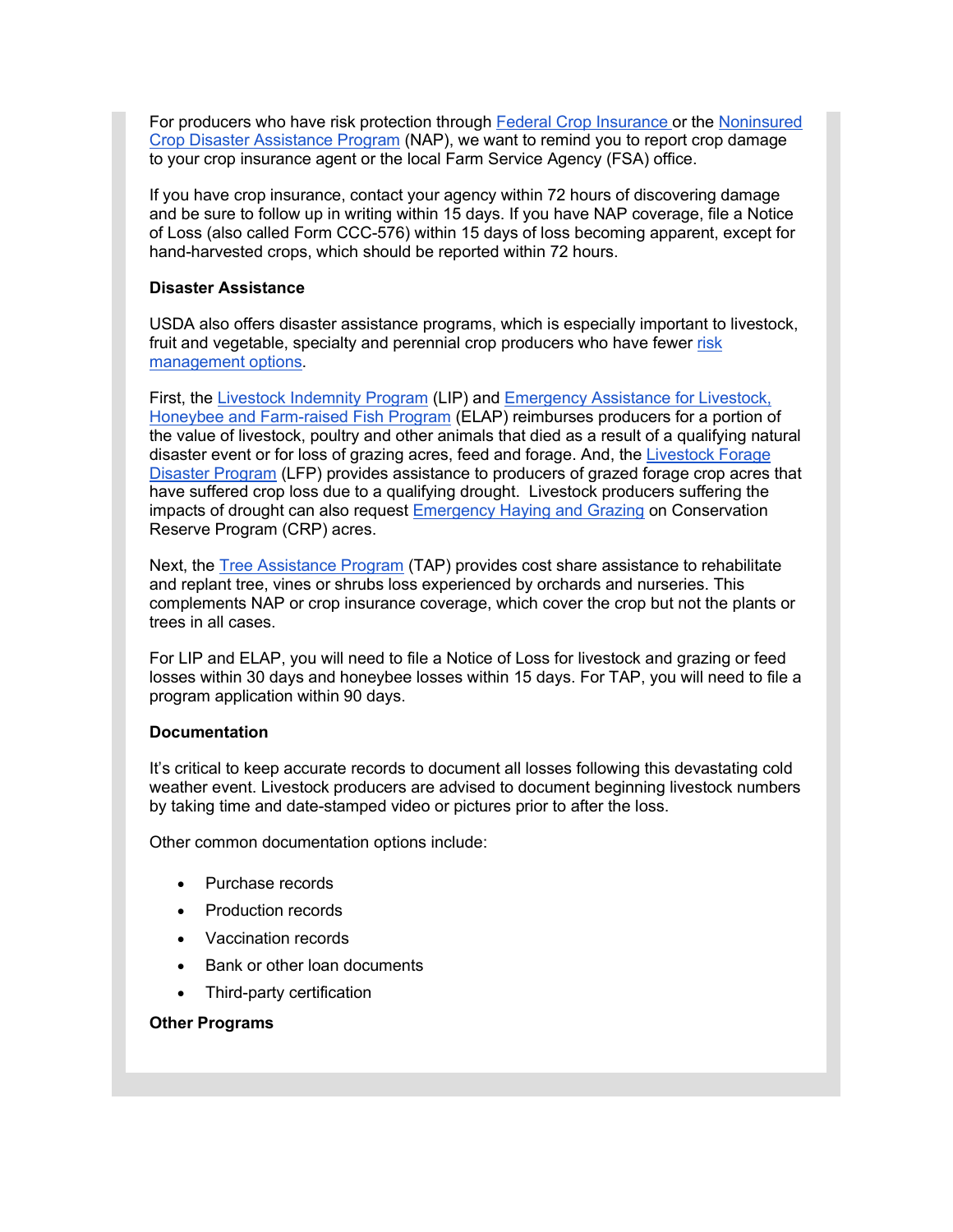The [Emergency Conservation Program](https://lnks.gd/l/eyJhbGciOiJIUzI1NiJ9.eyJidWxsZXRpbl9saW5rX2lkIjoxMzUsInVyaSI6ImJwMjpjbGljayIsImJ1bGxldGluX2lkIjoiMjAyMTEwMTMuNDczMDM1OTEiLCJ1cmwiOiJodHRwOi8vd3d3LmZzYS51c2RhLmdvdi9wcm9ncmFtcy1hbmQtc2VydmljZXMvY29uc2VydmF0aW9uLXByb2dyYW1zL2VtZXJnZW5jeS1jb25zZXJ2YXRpb24vaW5kZXg_dXRtX21lZGl1bT1lbWFpbCZ1dG1fc291cmNlPWdvdmRlbGl2ZXJ5In0.SOdaVDzepQ0RuklF6ftoMDDKMeWNG69DLeHtwk6TZ2g/s/1512326346/br/113848670202-l) and [Emergency Forest Restoration Program](https://lnks.gd/l/eyJhbGciOiJIUzI1NiJ9.eyJidWxsZXRpbl9saW5rX2lkIjoxMzYsInVyaSI6ImJwMjpjbGljayIsImJ1bGxldGluX2lkIjoiMjAyMTEwMTMuNDczMDM1OTEiLCJ1cmwiOiJodHRwczovL3d3dy5mc2EudXNkYS5nb3YvcHJvZ3JhbXMtYW5kLXNlcnZpY2VzL2Rpc2FzdGVyLWFzc2lzdGFuY2UtcHJvZ3JhbS9lbWVyZ2VuY3ktZm9yZXN0LXJlc3RvcmF0aW9uL2luZGV4P3V0bV9tZWRpdW09ZW1haWwmdXRtX3NvdXJjZT1nb3ZkZWxpdmVyeSJ9.CXVlkdXn4Ct5v_Eg9-9cgV56dWybzYkFGFEb6SmrLBk/s/1512326346/br/113848670202-l) can assist landowners and forest stewards with financial and technical assistance to restore damaged farmland or forests.

Additionally, FSA offers a variety of loans available including emergency loans that are triggered by disaster declarations and operating loans that can assist producers with credit needs. You can use these loans to replace essential property, purchase inputs like livestock, equipment, feed and seed, or refinance farm-related debts, and other needs.

Meanwhile, USDA's Natural Resources Conservation Service (NRCS) provides financial resources through its [Environmental Quality Incentives Program](https://lnks.gd/l/eyJhbGciOiJIUzI1NiJ9.eyJidWxsZXRpbl9saW5rX2lkIjoxMzcsInVyaSI6ImJwMjpjbGljayIsImJ1bGxldGluX2lkIjoiMjAyMTEwMTMuNDczMDM1OTEiLCJ1cmwiOiJodHRwczovL3d3dy5ucmNzLnVzZGEuZ292L3dwcy9wb3J0YWwvbnJjcy9tYWluL25hdGlvbmFsL3Byb2dyYW1zL2ZpbmFuY2lhbC9lcWlwLz91dG1fbWVkaXVtPWVtYWlsJnV0bV9zb3VyY2U9Z292ZGVsaXZlcnkifQ.Jn6Dr80Ae3o3hbm33Cdd7EyNaYkapQ0jJM0Jy2FPzWQ/s/1512326346/br/113848670202-l) to help with immediate needs and long-term support to help recover from natural disasters and conserve water resources. Assistance may also be available for emergency animal mortality disposal from natural disasters and other causes.

#### **Additional Resources**

Additional details – including payment calculations – can be found on our [NAP,](https://lnks.gd/l/eyJhbGciOiJIUzI1NiJ9.eyJidWxsZXRpbl9saW5rX2lkIjoxMzgsInVyaSI6ImJwMjpjbGljayIsImJ1bGxldGluX2lkIjoiMjAyMTEwMTMuNDczMDM1OTEiLCJ1cmwiOiJodHRwczovL3d3dy5mc2EudXNkYS5nb3YvQXNzZXRzL1VTREEtRlNBLVB1YmxpYy91c2RhZmlsZXMvRmFjdFNoZWV0cy9ub25pbnN1cmVkX2Nyb3BfZGlzYXN0ZXJfYXNzaXN0YW5jZV9wcm9ncmFtLW5hcC1mYWN0X3NoZWV0LnBkZj91dG1fbWVkaXVtPWVtYWlsJnV0bV9zb3VyY2U9Z292ZGVsaXZlcnkifQ.Fd164lo7ZoLqsmj9lyx8duSNUrO7Yhn_45poQb_tO-A/s/1512326346/br/113848670202-l) [ELAP,](https://lnks.gd/l/eyJhbGciOiJIUzI1NiJ9.eyJidWxsZXRpbl9saW5rX2lkIjoxMzksInVyaSI6ImJwMjpjbGljayIsImJ1bGxldGluX2lkIjoiMjAyMTEwMTMuNDczMDM1OTEiLCJ1cmwiOiJodHRwczovL3d3dy5mc2EudXNkYS5nb3YvQXNzZXRzL1VTREEtRlNBLVB1YmxpYy91c2RhZmlsZXMvRmFjdFNoZWV0cy9lbGFwLWdlbmVyYWwtMjAyMC1mYWN0LXNoZWV0LTEucGRmP3V0bV9tZWRpdW09ZW1haWwmdXRtX3NvdXJjZT1nb3ZkZWxpdmVyeSJ9.HDmvPQQ5wj77i6PKP_pVm24DzKKZrWjXaFfys6iCOUM/s/1512326346/br/113848670202-l) [LIP,](https://lnks.gd/l/eyJhbGciOiJIUzI1NiJ9.eyJidWxsZXRpbl9saW5rX2lkIjoxNDAsInVyaSI6ImJwMjpjbGljayIsImJ1bGxldGluX2lkIjoiMjAyMTEwMTMuNDczMDM1OTEiLCJ1cmwiOiJodHRwczovL3d3dy5mc2EudXNkYS5nb3YvQXNzZXRzL1VTREEtRlNBLVB1YmxpYy91c2RhZmlsZXMvRmFjdFNoZWV0cy9saXZlc3RvY2tfaW5kZW1uaXR5X3Byb2dyYW1fbGlwLWZhY3Rfc2hlZXQucGRmP3V0bV9tZWRpdW09ZW1haWwmdXRtX3NvdXJjZT1nb3ZkZWxpdmVyeSJ9.u74IoBd9XUHrcuWyDwzc1_T_B8u-MD4t17sxSxj36UI/s/1512326346/br/113848670202-l) and [TAP](https://lnks.gd/l/eyJhbGciOiJIUzI1NiJ9.eyJidWxsZXRpbl9saW5rX2lkIjoxNDEsInVyaSI6ImJwMjpjbGljayIsImJ1bGxldGluX2lkIjoiMjAyMTEwMTMuNDczMDM1OTEiLCJ1cmwiOiJodHRwczovL3d3dy5mc2EudXNkYS5nb3YvQXNzZXRzL1VTREEtRlNBLVB1YmxpYy91c2RhZmlsZXMvRmFjdFNoZWV0cy90cmVlX2Fzc2lzdGFuY2VfcHJvZ3JhbS10YXAtZmFjdF9zaGVldC5wZGY_dXRtX21lZGl1bT1lbWFpbCZ1dG1fc291cmNlPWdvdmRlbGl2ZXJ5In0.Hlc26UCQ0CaKlytRNCCQbXm_3T1V3bfhMk3FbZEK4sw/s/1512326346/br/113848670202-l) fact sheets. On farmers.gov, the [Disaster Assistance](https://lnks.gd/l/eyJhbGciOiJIUzI1NiJ9.eyJidWxsZXRpbl9saW5rX2lkIjoxNDIsInVyaSI6ImJwMjpjbGljayIsImJ1bGxldGluX2lkIjoiMjAyMTEwMTMuNDczMDM1OTEiLCJ1cmwiOiJodHRwczovL3d3dy5mYXJtZXJzLmdvdi9ub2RlLzI4OTg5P3V0bV9tZWRpdW09ZW1haWwmdXRtX3NvdXJjZT1nb3ZkZWxpdmVyeSJ9.GeEePy3L6mVMC1Nd_bjZX7DU_nEuP8PzVSDjNNBO6l0/s/1512326346/br/113848670202-l)  [Discovery Tool,](https://lnks.gd/l/eyJhbGciOiJIUzI1NiJ9.eyJidWxsZXRpbl9saW5rX2lkIjoxNDIsInVyaSI6ImJwMjpjbGljayIsImJ1bGxldGluX2lkIjoiMjAyMTEwMTMuNDczMDM1OTEiLCJ1cmwiOiJodHRwczovL3d3dy5mYXJtZXJzLmdvdi9ub2RlLzI4OTg5P3V0bV9tZWRpdW09ZW1haWwmdXRtX3NvdXJjZT1nb3ZkZWxpdmVyeSJ9.GeEePy3L6mVMC1Nd_bjZX7DU_nEuP8PzVSDjNNBO6l0/s/1512326346/br/113848670202-l) [Disaster-at-a-Glance fact sheet,](https://lnks.gd/l/eyJhbGciOiJIUzI1NiJ9.eyJidWxsZXRpbl9saW5rX2lkIjoxNDMsInVyaSI6ImJwMjpjbGljayIsImJ1bGxldGluX2lkIjoiMjAyMTEwMTMuNDczMDM1OTEiLCJ1cmwiOiJodHRwczovL3d3dy5mYXJtZXJzLmdvdi9zaXRlcy9kZWZhdWx0L2ZpbGVzLzIwMjAtMDQvRlNBX0Rpc2FzdGVyQXNzaXN0YW5jZV9hdF9hX2dsYW5jZV9icm9jaHVyZV8ucGRmP3V0bV9tZWRpdW09ZW1haWwmdXRtX3NvdXJjZT1nb3ZkZWxpdmVyeSJ9.muykZXh5vKYqBlYVpc6qfadCf4j9wa-UAYEku88iQSk/s/1512326346/br/113848670202-l) and [Farm Loan Discovery Tool](https://lnks.gd/l/eyJhbGciOiJIUzI1NiJ9.eyJidWxsZXRpbl9saW5rX2lkIjoxNDQsInVyaSI6ImJwMjpjbGljayIsImJ1bGxldGluX2lkIjoiMjAyMTEwMTMuNDczMDM1OTEiLCJ1cmwiOiJodHRwczovL3d3dy5mYXJtZXJzLmdvdi9mdW5kL2Zhcm0tbG9hbi1kaXNjb3ZlcnktdG9vbD91dG1fbWVkaXVtPWVtYWlsJnV0bV9zb3VyY2U9Z292ZGVsaXZlcnkifQ.C0VLrY4_hUa76ih024t7v5cUtQ9VZYkKMVkjBxzfO0Y/s/1512326346/br/113848670202-l) can help you determine program or loan options.

While we never want to have to implement disaster programs, we are here to help. To file a Notice of Loss or to ask questions about available programs, contact your local USDA Service Center. All [USDA Service Centers](https://lnks.gd/l/eyJhbGciOiJIUzI1NiJ9.eyJidWxsZXRpbl9saW5rX2lkIjoxNDUsInVyaSI6ImJwMjpjbGljayIsImJ1bGxldGluX2lkIjoiMjAyMTEwMTMuNDczMDM1OTEiLCJ1cmwiOiJodHRwczovL3d3dy5mYXJtZXJzLmdvdi9zZXJ2aWNlLWNlbnRlci1sb2NhdG9yP3V0bV9tZWRpdW09ZW1haWwmdXRtX3NvdXJjZT1nb3ZkZWxpdmVyeSJ9.-H3yOFstKycL8wmegeuSWZTgsFFNYulT62qSMtQ56OA/s/1512326346/br/113848670202-l) are open for business, including those that restrict in-person visits or require appointments because of the pandemic.